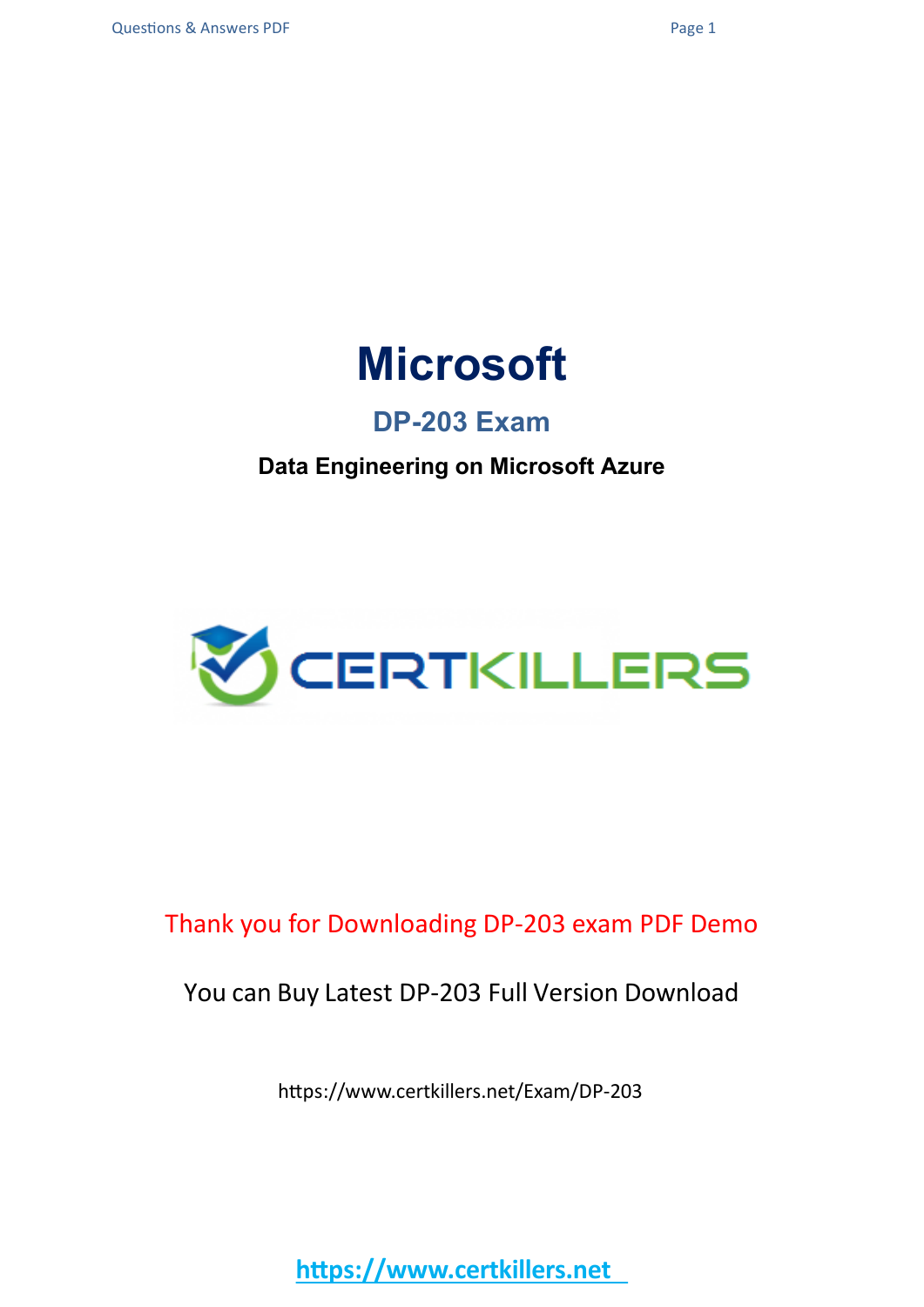## **Version: 5.0**

#### **Question: 1**

#### DRAG DROP

You need to ensure that the Twitter feed data can be analyzed in the dedicated SQL pool. The solution must meet the customer sentiment analytics requirements.

Which three Transaction-SQL DDL commands should you run in sequence? To answer, move the appropriate commands from the list of commands to the answer area and arrange them in the correct order.

NOTE: More than one order of answer choices is correct. You will receive credit for any of the correct orders you select.

#### Commands

**Answer Area** 

|                       | CREATE EXTERNAL DATA SOURCE       |
|-----------------------|-----------------------------------|
|                       | CREATE EXTERNAL FILE FORMAT       |
| CREATE EXTERNAL TABLE |                                   |
|                       | CREATE EXTERNAL TABLE AS SELECT   |
|                       | CREATE DATABASE SCOPED CREDENTIAL |

**Answer:**

| CREATE EXTERNAL DATA SOURCE |                                 |
|-----------------------------|---------------------------------|
| CREATE EXTERNAL FILE FORMAT |                                 |
|                             | CREATE EXTERNAL TABLE AS SELECT |

Explanation:

Scenario: Allow Contoso users to use PolyBase in an Azure Synapse Analytics dedicated SQL pool to query the content of the data records that host the Twitter feeds. Data must be protected by using row-level security (RLS). The users must be authenticated by using their own Azure AD credentials.

Box 1: CREATE EXTERNAL DATA SOURCE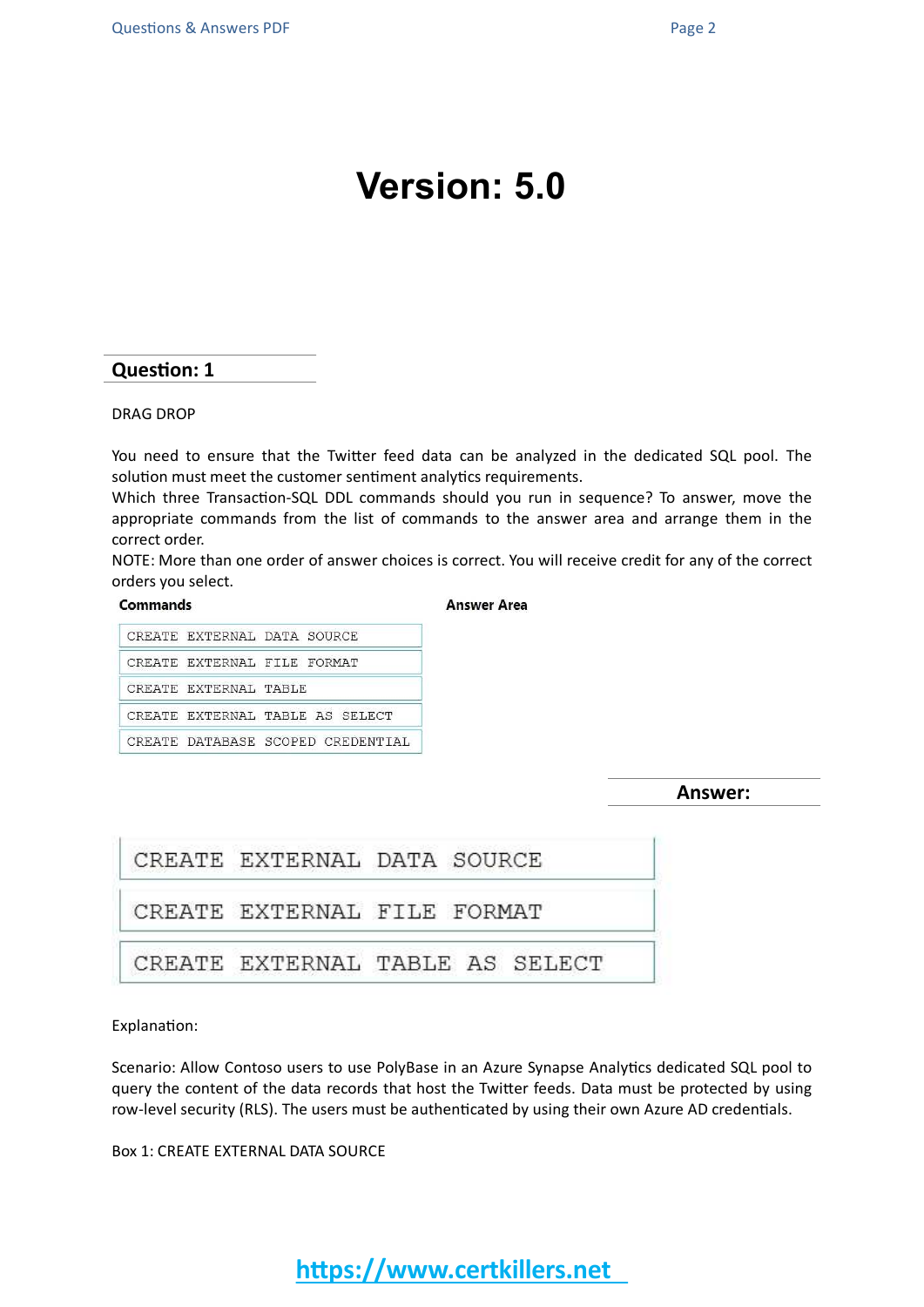External data sources are used to connect to storage accounts.

#### Box 2: CREATE EXTERNAL FILE FORMAT

CREATE EXTERNAL FILE FORMAT creates an external file format object that defines external data stored in Azure Blob Storage or Azure Data Lake Storage. Creating an external file format is a prerequisite for creating an external table.

Box 3: CREATE EXTERNAL TABLE AS SELECT

When used in conjunction with the CREATE TABLE AS SELECT statement, selecting from an external table imports data into a table within the SQL pool. In addition to the COPY statement, external tables are useful for loading data.

#### Reference:

<https://docs.microsoft.com/en-us/azure/synapse-analytics/sql/develop-tables-external-tables>

#### **Question: 2**

HOTSPOT

You need to design a data storage structure for the product sales transactions. The solution must meet the sales transaction dataset requirements.

What should you include in the solution? To answer, select the appropriate options in the answer area.

#### NOTE: Each correct selection is worth one point.

| Table type to store the product sales Hash                                   |                                                                                              |  |
|------------------------------------------------------------------------------|----------------------------------------------------------------------------------------------|--|
|                                                                              | transactions: Round-robin                                                                    |  |
|                                                                              | <b>Replicated</b>                                                                            |  |
|                                                                              |                                                                                              |  |
| When creating the table for sales transactions: Configure a clustered index. |                                                                                              |  |
|                                                                              | Set the distribution column to product ID.<br>Set the distribution column to the sales date. |  |
|                                                                              |                                                                                              |  |

**Answer:**

Explanation:

1. Replicated

2. Set the distribution column to product ID.

#### **Question: 3**

HOTSPOT

You need to design the partitions for the product sales transactions. The solution must mee the sales transaction dataset requirements.

What should you include in the solution? To answer, select the appropriate options in the answer area.

NOTE: Each correct selection is worth one point.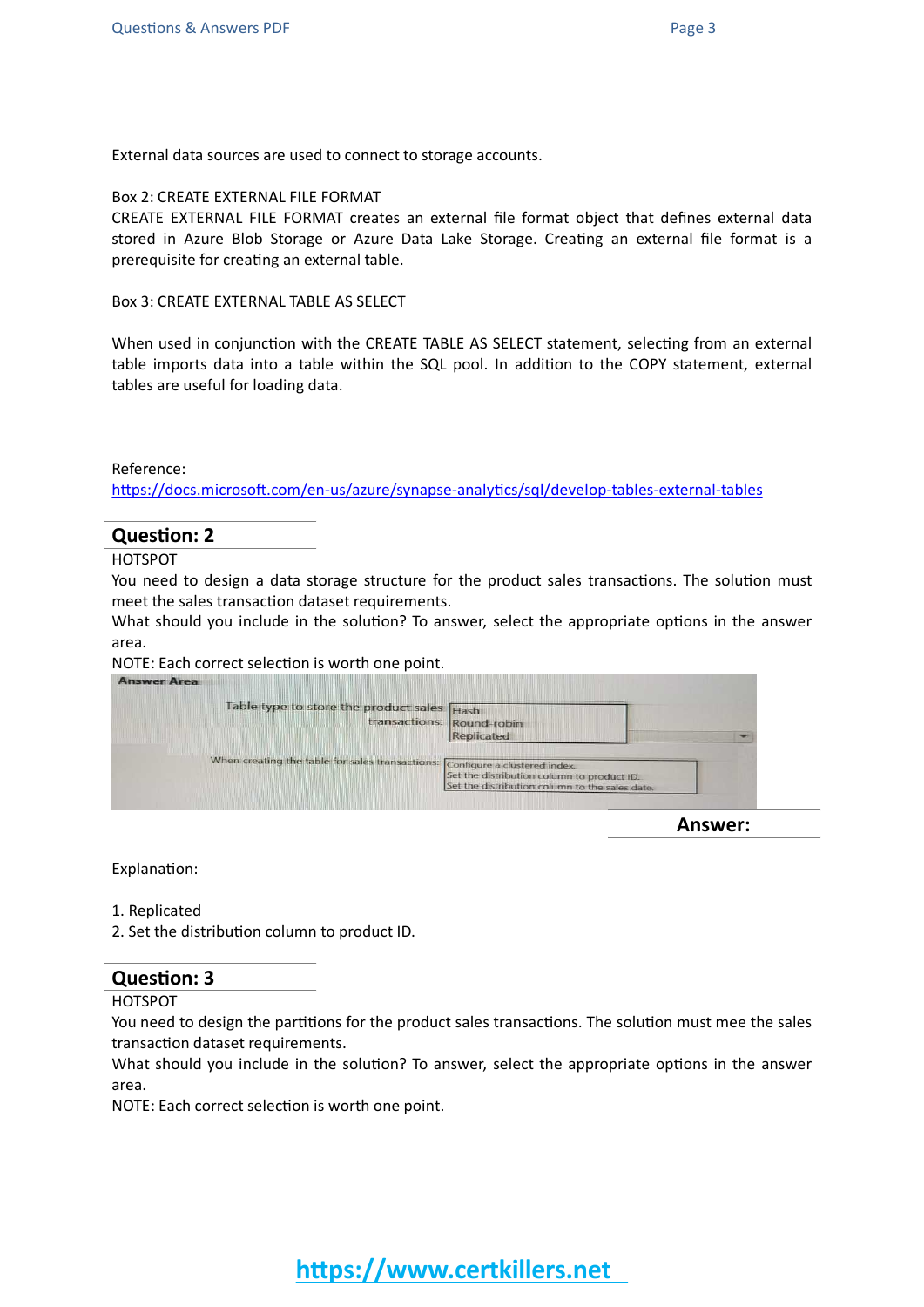| Sales date                                     |
|------------------------------------------------|
| Product ID                                     |
| Promotion ID                                   |
|                                                |
|                                                |
| An Azure Synapse Analytics dedicated SQL pool  |
| An Azure Synapse Analytics serverless SQL pool |
| An Azure Data Lake Storage Gen2 account linked |
| to an Azure Synapse Analytics workspace        |
|                                                |
|                                                |
|                                                |
| Sales date                                     |
| Product ID                                     |
| Promotion ID                                   |
|                                                |
|                                                |
| An Azure Synapse Analytics dedicated SQL pool  |
| An Azure Synapse Analytics serverless SQL pool |
| An Azure Data Lake Storage Gen2 account linked |
|                                                |

Explanation:

Box 1: Sales date

Scenario: Contoso requirements for data integration include: Partition data that contains sales transaction records. Partitions must be designed to provide efficient loads by month. Boundary values must belong to the partition on the right.

Box 2: An Azure Synapse Analytics Dedicated SQL pool Scenario: Contoso requirements for data integration include: Ensure that data storage costs and performance are predictable.

The size of a dedicated SQL pool (formerly SQL DW) is determined by Data Warehousing Units (DWU).

Dedicated SQL pool (formerly SQL DW) stores data in relational tables with columnar storage. This format significantly reduces the data storage costs, and improves query performance.

**https://www.certkillers.net**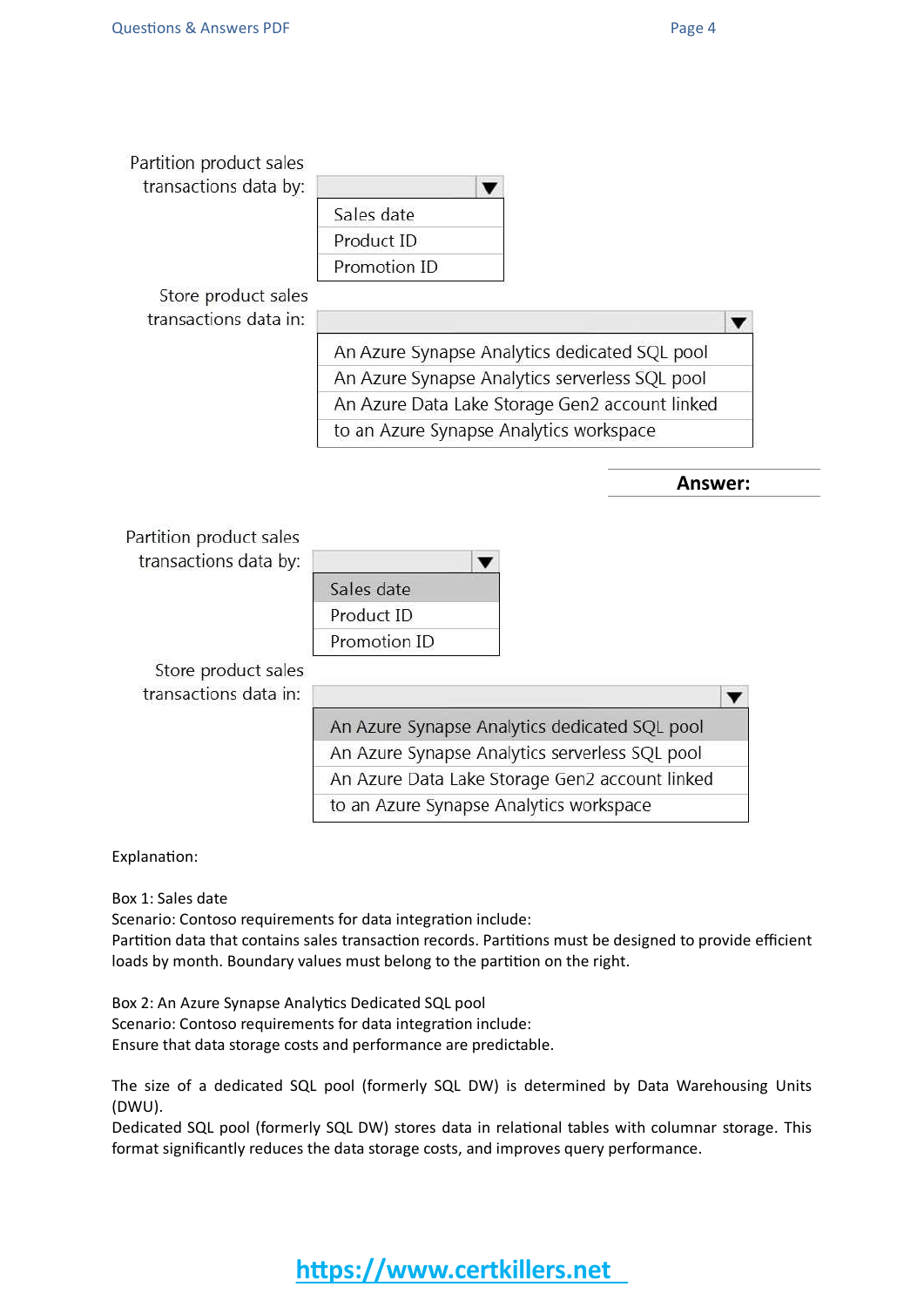Synapse analytics dedicated sql pool

#### Reference:

[https://docs.microsoft.com/en-us/azure/synapse-analytics/sql-data-warehouse/sql-data-warehouse](https://docs.microsoft.com/en-us/azure/synapse-analytics/sql-data-warehouse/sql-data-warehouse-overview-what-is)[overview-what-is](https://docs.microsoft.com/en-us/azure/synapse-analytics/sql-data-warehouse/sql-data-warehouse-overview-what-is)

#### **Question: 4**

HOTSPOT

You need to implement an Azure Synapse Analytics database object for storing the sales transactions dat

a. The solution must meet the sales transaction dataset requirements.

What solution must meet the sales transaction dataset requirements.

What should you do? To answer, select the appropriate options in the answer area. NOTE: Each correct selection is worth one point.

| Transact-SQL DDL command to use: CREATE EXTERNAL TABLE                  | <b>CREATE TABLE</b><br><b>CREATE VIEW</b>                                 |
|-------------------------------------------------------------------------|---------------------------------------------------------------------------|
| Partitioning option to use in the WITH clause of the DDL FORMAT OPTIONS | statement: FORMAT TYPE<br>RANGE LEFT FOR VALUES<br>RANGE RIGHT FOR VALUES |

**Answer:**

Explanation:

1. Create Table

2. Range Right for values

#### **Question: 5**

You need to integrate the on-premises data sources and Azure Synapse Analytics. The solution must meet the data integration requirements.

Which type of integration runtime should you use?

A. Azure-SSIS integration runtime B. self-hosted integration runtime C. Azure integration runtime

**Answer: C**

**https://www.certkillers.net**